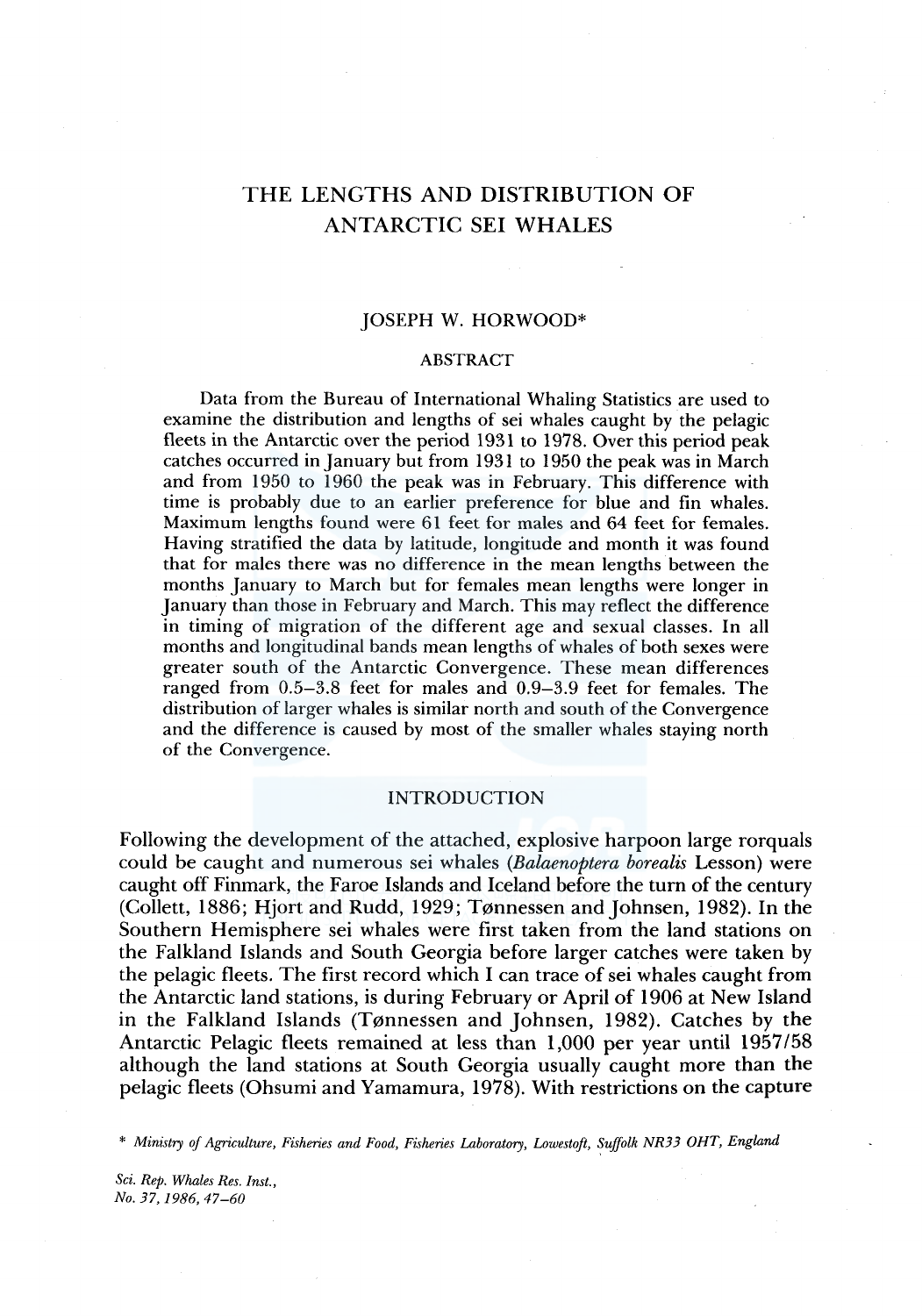of fin whales the fleets took progressively more sei whales and extensive exploitation occurred over the seasons 1963/64 to 1967 /68 (Horwood, 1978). Ohsumi and Yamamura record that over the period 1909 to 1978 over 171,000 sei whales were caught from the Southern Hemisphere. Under the regulations of the International Whaling Commission (IWC) sei whales were completely protected from all whaling in the Southern Hemisphere from the start of the 1978/79 whaling season (Anon., 1979).

The distribution of sei whales is seasonal, as is that of the other rorquals, with breeding occurring in the sub-tropical waters and migrations to the polar feeding grounds. The distribution of catches and catch per unit of effort show that in the Antarctic sei whale numbers are highest from January to March and off South Africa are highest in August to October (Bannister and Gambell, 1965; Best, 1967; Budylenko, 1977; Gambell, 1968; Matthews, 1938). Sightings data also confirm this movement (Bannister and Gambell, 1965; Best, 1967; Gambell, 1968; unpublished information provided by Far Seas Fisheries Research Laboratory, Japan; Masaki, 1979). Paiva and Grangeiro (1965, 1970) show a similar winter abundance off Brazil. Marking has shown that sei whales seen in the subtropics do migrate to the Antarctic (Brown, 1977). During the migration, segregation of sexual classes has been observed. Pregnant females leave the warmer waters first, arrive first at the feeding grounds and depart earlier, and older animals generally precede younger ones (Gambell, 1968; Lockyer, 1977).

In the Antarctic, catches of sei whales were predominantly between 40°S and 50°S from longitudes 60°E eastwards to 130°E but at higher latitudes in the rest of the Antarctic (Horwood, 1980a). As shown by Ohsumi (1977) from the North Pacific, Nasu and Masaki (1970) and Kawamura (1974) found the whaling grounds for sei whales to be in temperatures of between 8°C and 18°C, but numerous whales also have been caught south of the Antarctic Convergence (AC). Japanese sighting data show that in some locations sei whales may be found north of 40°S in the whaling season (Masaki, 1980). Within the Antarctic sei whales are not distributed homogeneously and more localized whaling grounds exist. As the whaling season progresses there is a tendency for whaling, and presumably the whales, to be found more to the south (Nemoto, 1959; Kawamura, 1974).

Doi *et al.* (1967) reported on the size distribution of sei whales in the Japanese catch from 60°W eastwards to 170°W (Whaling Areas 11-V) over the seasons 1962/63 to 1964/65. They showed that in the catch females were about 4 feet longer than males and that south of 45°S the average length of males in the catch was about 48 feet and the length of females was about 52 feet. North of 45°S the average length of both sexes was much shorter. Similar features were noted by Woolner and Horwood (1980).

The latitudinal segregation by size observed by Doi *et al.* ( 1967) is not found in the other large rorquals, the catches of which are in higher latitudes. The segregation can be assumed to be of some consequence to the biology of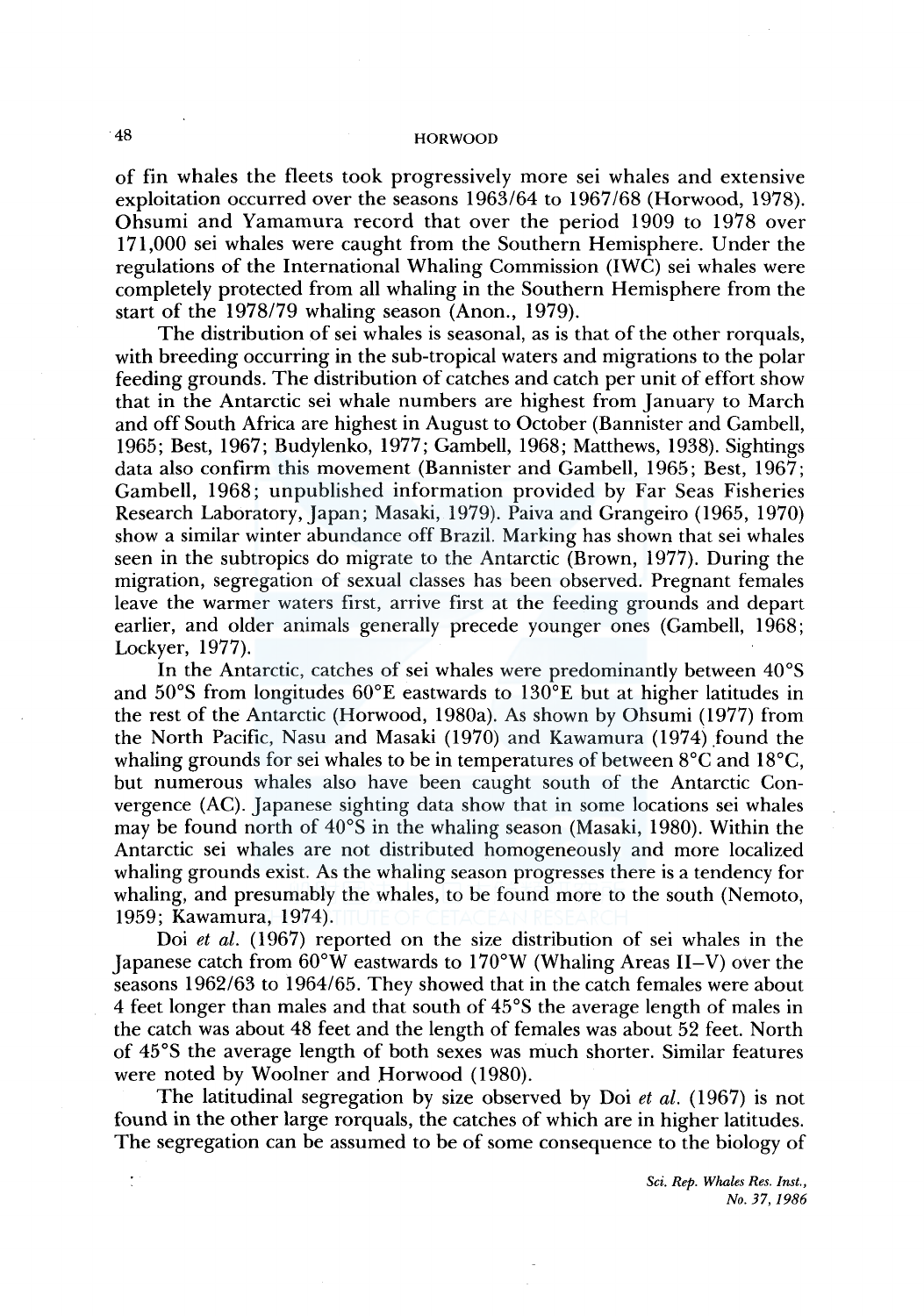the Southern Hemisphere sei whale but, in addition, the sampling and interpretation of demographic parameters will be affected by the non-random distribution of the whales. The material reported upon by Doi *et al.* (1967) was collected over a limited number of seasons and longitudinal sectors. This· study makes use of the material recorded by the Bureau of International Whaling Statistics (BIWS), from pelagic operations since the 1931/32 season, to describe in greater detail the distribution of sei whales and in particular the distribution of lengths. The spatial and within season distribution by sex and age described above have necessitated analyses by month, latitudinal and longitudinal divisions. Of particular interest is the relative sizes north and south of the AC. The rapid increase in exploitation over the middle 1960s resulted in a substantial change in the mean length of whales in the catch within ten degree latitudinal zones (Woolner and Horwood, 1980), and consequently investigations have been carried out before and after this period.

## MATERIALS AND METHODS

The data used are the individual catch records originally collated by the BIWS, Norway. They consist of information about each whale caught by pelagic expeditions in the Southern Hemisphere from the 1931/32 whaling season onwards. Each record is from one whale caught and gives details of expedition, date, position, sex, length and foetal data. The lengths are measured in feet from the tip of the rostrum to the notch between the tail flukes and are recorded to the nearest foot. These records are now held by the Secretariat of the IWC. Pelagic whaling for baleen whales in the latitudes  $0^{\circ} - 40^{\circ}$ S has not been allowed under the International Convention for the Regulation of Whaling, 1946, and so catch data for sei whales are restricted to the higher latitudes. The statistics give 67,853 male sei whales caught, 63,683 females and one unsexed by the pelagic fleets over the period 1931 to 1978 inclusive.

Woolner and Horwood (1980) described changes in the mean length of sei whales from the 1961/62 season with time. Here we are more interested in the spatial distribution of lengths and the effects of the changes with time need to be removed. This has been done by considering two separate time periods, that before and including the 1961/62 season and that after and including the 1968/69 season. Before 1961 /62 exploitation was relatively light and mainly restricted to the South Atlantic region. After 1968/69 exploitation diminished and lengths in the catch were stable in most regions (Woolner and Horwood, 1980).

The most important oceanographic feature at about 45° to 50°S in the sector 60°W eastwards to 130°E is the AC and it is likely to be this feature, with its associated hydrographic and biological characteristics that is responsible for the smaller whales staying to the north. South of the AC the waters are colder and contain different food organisms (Kawamura, 1974). Consequently, we are interested in looking at mean lengths to the north and south of the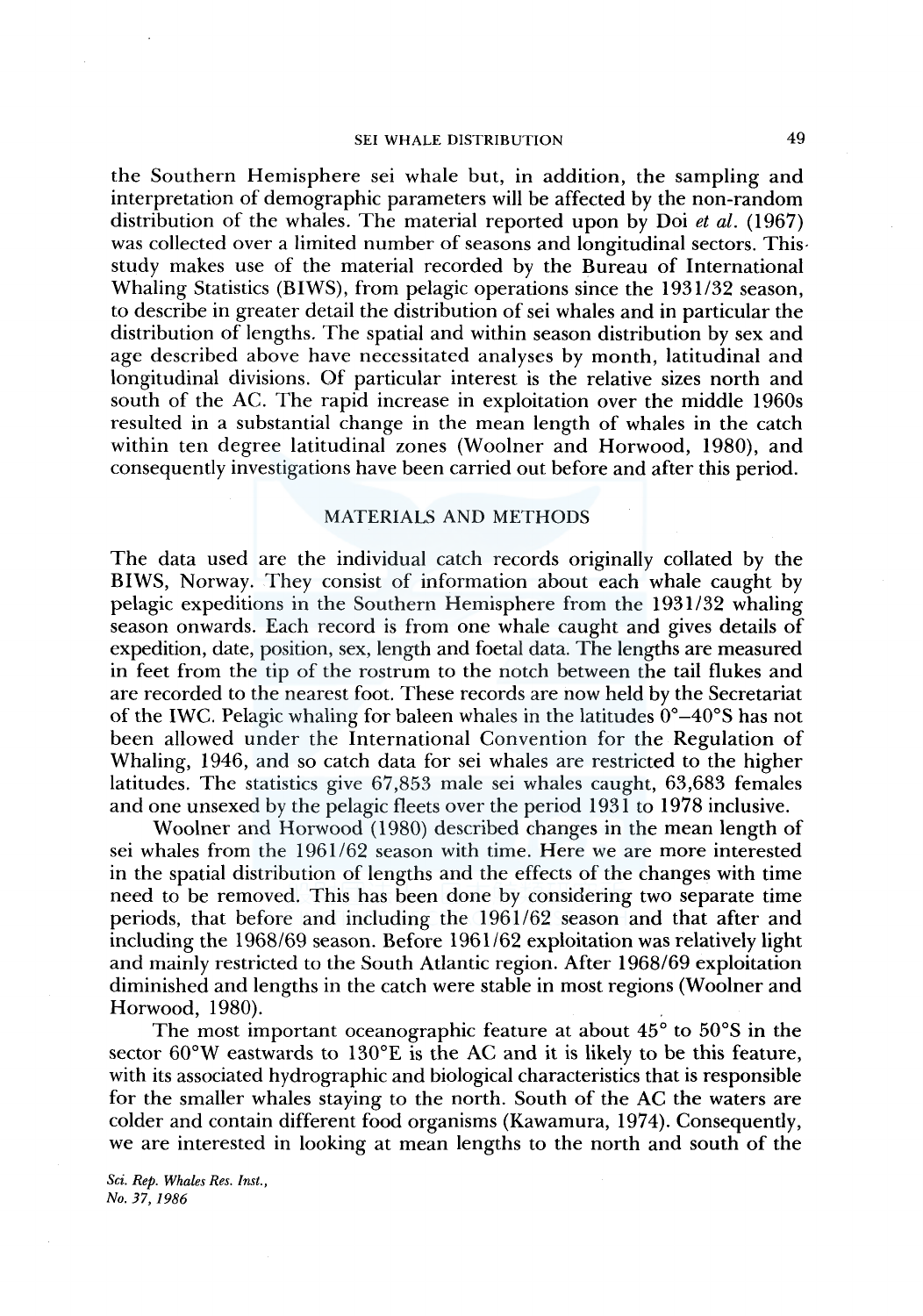AC. The position of the AC has been approximated by the position of the  $4^{\circ}C$ surface isotherm (Machida, 1974) and this can be seen in the Southern Ocean Atlas as the surface averages from January, February and March (Gordon and Molinelli, 1982). Its position is similar to that described by Mackintosh ( 1946). Marking of sei whales and the distribution of sei and other whales has indicated that different stocks of sei whales can be found in the Antarctic, but the position is ambiguous with substantial mixing of marked whales. Consequently, the region has been divided into twelve sectors of 30° of longitude. This fine division also makes the recognition of the latitudes north and south of the AC easier since the AC varies from below 40°S to above 60°S. The higher position of the AC from 60°W westwards to 180° corresponds to the region where sei whales were caught in the higher latitudes. The position of these sectors and of the AC is given in Fig. 1.

Further arrangement of the data consists in their presentation by months, since previous studies have indicated a differential migration by age and sexual status. Initial inspection of the data is by groupings of two degrees of latitude within each longitudinal sector.

The data thus have been disaggregated into two time periods, all months, 12 longitudinal and 20 latitudinal zones. ANOVA techniques cannot be applied due to the large number of empty cells and unequal variances and so direct comparison of means has been done using Students-t tests and experimentwise significance levels.

#### RESULTS

#### *(a) Maximum sizes*

From the 131,537 total sei whales recorded in the pelagic data twelve were 60 feet or over. Two were males of 60 and 61 feet. The largest female was measured as 64 feet and was caught when pregnant by boats of the Sovietskaya Ukraina at 68°S 99°W in 1962.

#### *(b) Catch by month*

The percentage catch by month over all seasons since 1931 by the pelagic fleets is given by sex in Table 1. It can be seen that peak numbers occur in January and February with large catches also in December and March. No catches occurred until November and after May. Catches in December before 1961 /62 were very few and after 1968/69 tended to be restricted to the more northern latitudes. Consequently, subsequent analyses have looked at sizes only in January, February and March.

#### *( c) Size by month within latitude and longitudinal bands*

Mean lengths were extracted by the two time periods, the twelve longitudinal zones, three months and two-degrees of latitudes. Within each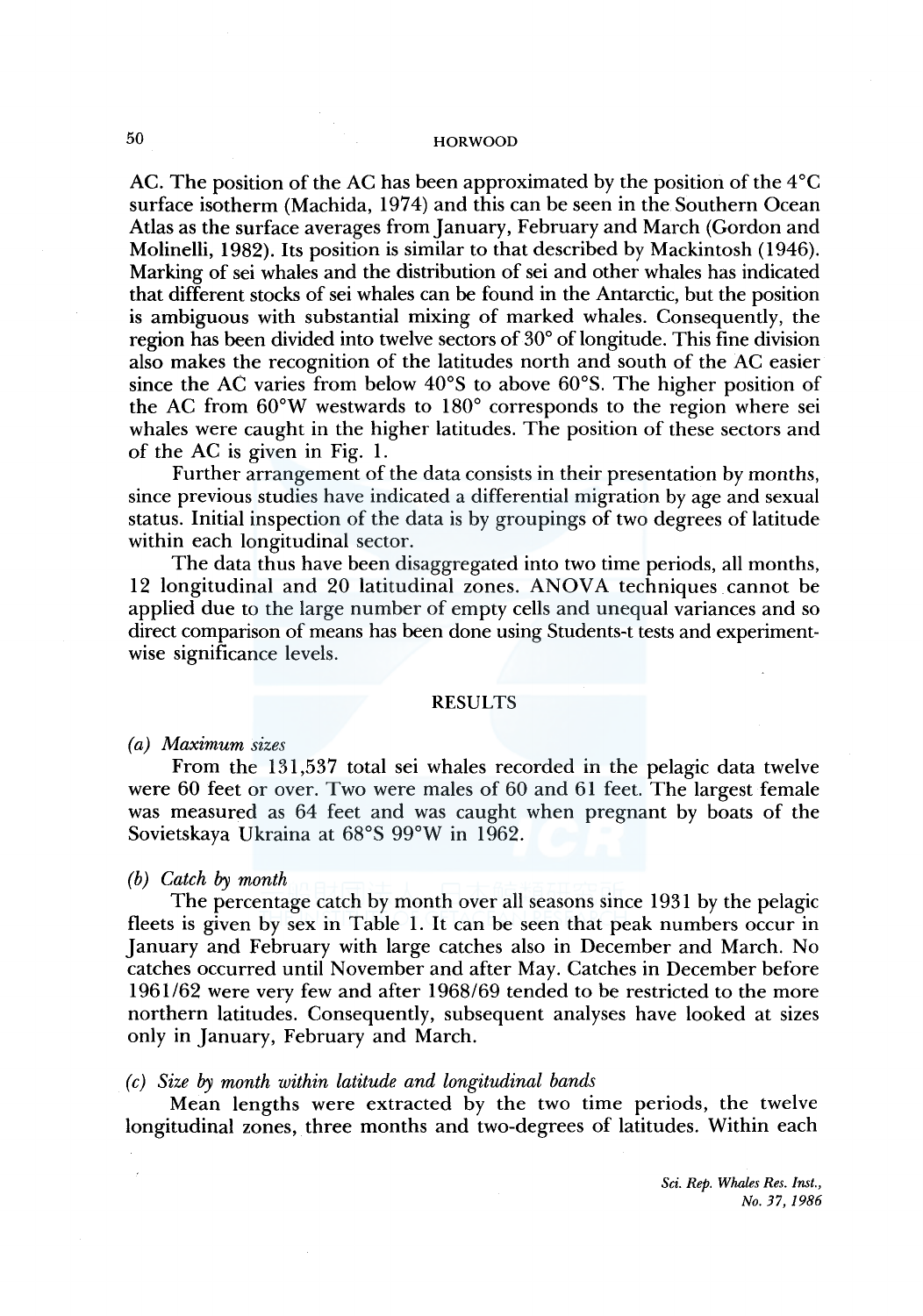

Fig. l The Antarctic south of 40°. The dashed line shows the position of the Antarctic Convergence and the radiating lines show the 12 sectors used in the analyses. Ticks are at 50, 60 and 70°S.

| TABLE 1. PERCENTAGE OF THE  |
|-----------------------------|
| <b>CATCH BY MONTH FROM</b>  |
| THE PELAGIC FLEETS, 1931-78 |

| Month    | Male | Female |
|----------|------|--------|
| November | 0.0  | 0.0    |
| December | 20.0 | 17.9   |
| January  | 32.6 | 28.0   |
| February | 28.7 | 30.9   |
| March    | 17.7 | 21.5   |
| April    | 1.0  | 1.6    |
| May      | 0.0  | 0.1    |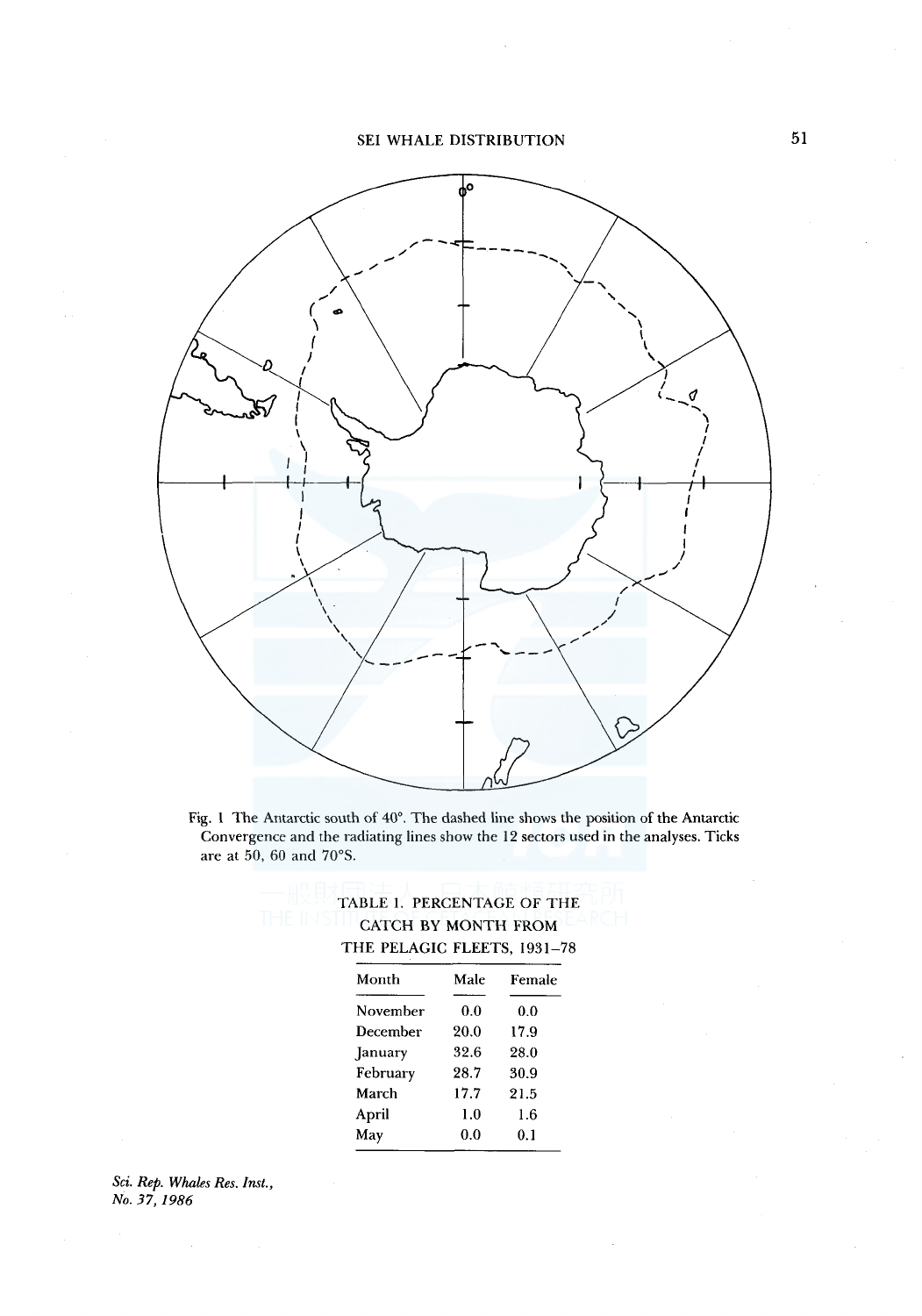time period and longitudinal zone the mean lengths in each two-degree latitudinal block were compared by month to see if mean lengths in January were greater than in February, February greater than March and January greater than March. Cells in which less than six whales were caught were ignored. A plus was given if the earlier month was larger and for each sex the plusses and minuses were summed over the entire Antarctic. The results are summarized in Table 2. A signs test can be applied with a chi-square distribution with one degree of freedom and the pair-wise significance level for each comparison is given in Table 2.

## TABLE 2. COMPARISON OF MEAN LENGTHS BY TWO-DEGREES OF LATITUDE WITHIN THE 12 ZONES SUMMED OVER THE ANTARCTIC.  $J = JANUARY$ ,  $F = FEBRUARY$ ,  $M = MARCH$ .

A PLUS(+) IS GIVEN IF THE MEAN LENGTH WAS LARGER IN THE EARLIER MONTH

| Time         | <b>Sex</b> | Months | $+$ |    | Pair-wise<br>probability |
|--------------|------------|--------|-----|----|--------------------------|
| $\leq 61/62$ | M          | J/F    | 11  | 13 | > 0.5                    |
|              |            |        |     |    |                          |
| $\leq 61/62$ | M          | F/M    | 20  | 17 | > 0.5                    |
| $\leq 61/62$ | M          | J/M    | 12  | 14 | > 0.5                    |
|              |            |        |     |    |                          |
| $\leq 61/62$ | F          | J/F    | 23  | 12 | 0.08                     |
| $\leq 61/62$ | F          | F/M    | 22  | 25 | > 0.5                    |
| $\leq 61/62$ | F          | J/M    | 18  | 10 | 0.09                     |
|              |            |        |     |    |                          |
| ≥ 68/69      | M          | J/F    | 18  | 15 | > 0.5                    |
| ≥ 68/69      | M          | F/M    | 13  | 17 | > 0.5                    |
| $\geq 68/69$ | M          | J/M    | 18  | 8  | 0.05                     |
|              |            |        |     |    |                          |
|              |            |        |     |    |                          |
| $\geq 68/69$ | F          | J/F    | 21  | 11 | 0.08                     |
| $\geq 68/69$ | F          | F/M    | 15  | 20 | > 0.5                    |
| ≥ 68/69      | F          | I/M    | 22  | 9  | 0.02                     |
|              |            |        |     |    |                          |

The signs tests is not powerful but has the advantage of making few assumptions and here the test overcomes any concerns about different sizes between longitudinal zones due to any possible population differences. The results show that in general no differences exist in mean lengths by month of males, but that for females those in January may be larger than those found in February or March. The subsequent analyses retain the segregation by months.

#### *(d) Sizes north and south of the Convergence*

Fig. 1 shows the position of the AC as defined by the  $4^{\circ}$ C isotherm and even after dividing the Antarctic into 30° sectors the AC covers several degrees of latitude in many sectors. For each of the 12 sectors the latitudes taken as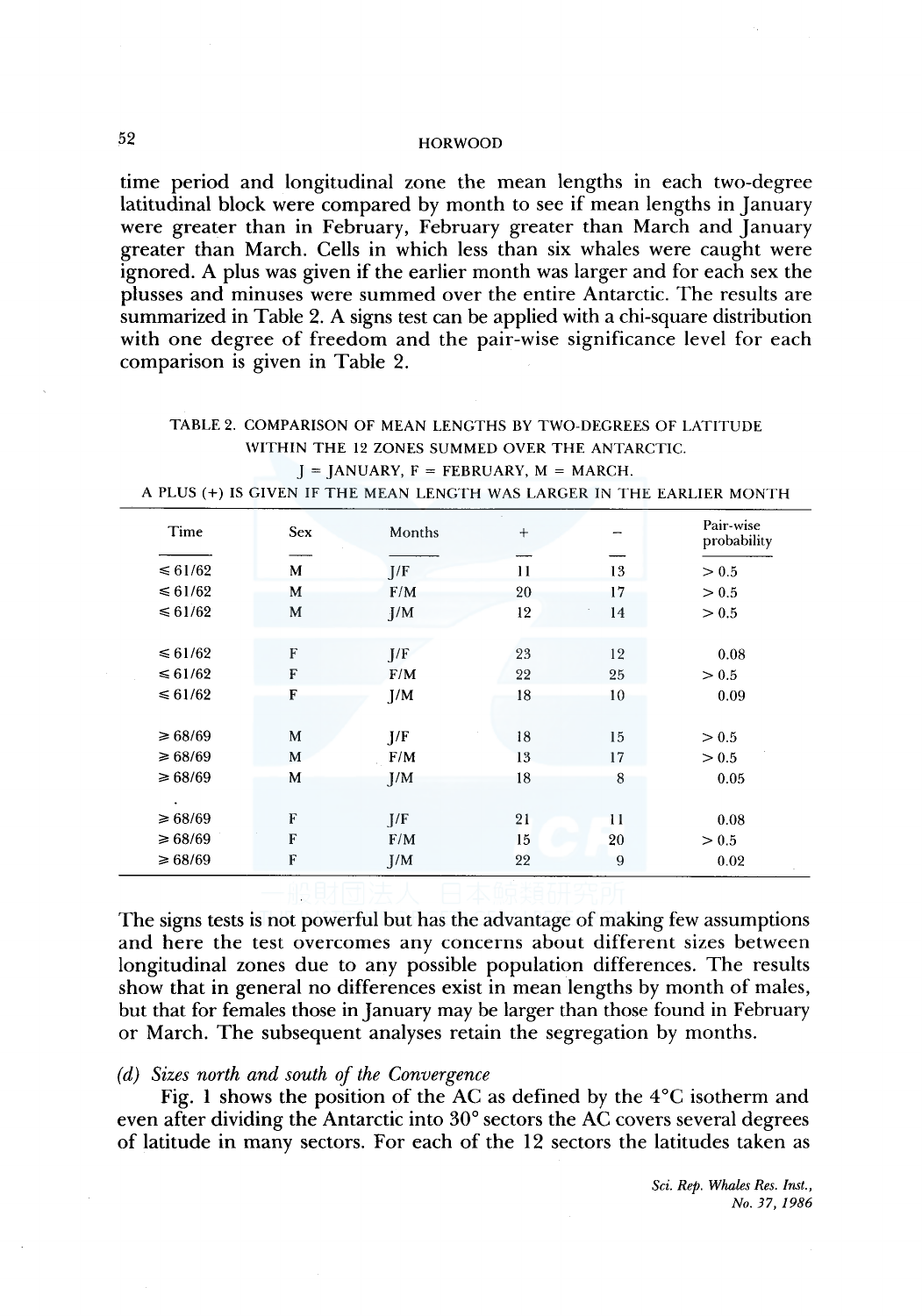above and below the AC are given below (Table 3); this division thus excludes whales caught within the Convergence.

The larger gaps in some of the sectors, e.g. 5, are because there is some variance between the position of the  $4^{\circ}$ C isotherm from the Atlas and that given by Mackintosh (1946).

Inspection of the data from the early period showed that the catches were very largely south of the AC and do not provide enough material for

| Sector         | Longitude    | Above AC:<br>north of<br>latitudes | Below AC:<br>south of<br>latitudes |
|----------------|--------------|------------------------------------|------------------------------------|
| 1              | $0-30E$      | 48                                 | 54                                 |
| $\overline{2}$ | $30 - 60E$   | 48                                 | 52                                 |
| 3              | $60 - 90E$   | 50                                 | 56                                 |
| $\overline{4}$ | $90 - 120E$  | 50                                 | 56                                 |
| 5              | $120 - 150E$ | 50                                 | 60                                 |
| 6              | 150-180E     | 52                                 | 62                                 |
| 7              | $0 - 30W$    | 48                                 | 54                                 |
| 8              | $30 - 60W$   | 50                                 | 60                                 |
| 9              | $60 - 90W$   | 58                                 | 64                                 |
| 10             | $90 - 120W$  | 58                                 | 64                                 |
| $\mathbf{1}$   | $120 - 150W$ | 60                                 | 62                                 |
| 12             | $150 - 180W$ | 60                                 | 64                                 |

TABLE 3. DEFINITION OF SECTORS

further investigation. The rest of the analysis is based on data obtained during and after the 1968/69 season.

Only a few sectors have sufficient numbers in two-degree latitudinal sectors in one month to enable an inspection of trends from north to south. They are shown in Fig. 2.

From the data on males no trend is obvious in sector 8 in February (Fig. 2a), but sector 9 in January (Fig. 2b) does show a difference between the lengths of whales caught north of 50°S and those caught south of 58°S. Sector 6 in March has the AC covering ten degrees of latitude and most of the data are from within the Convergence but Fig. 2c shows the lengths south of the Convergence to be larger than the others. Sector 3 in February (Fig. 2d) has no values totally south of the AC but the data from the lowest latitudes indicate smaller sizes. This is not seen in the same sector in the previous month (Fig. 2e) and the southernmost point removes the impression of a consistent trend with latitude.

The data from females in sector 8 in January and February (Fig. 2f and g) also show no trend. However, data from sectors  $6, 3$  and  $2$  (Fig. 2h, i and j) all show a discontinuity at about the position of the AC, with larger lengths to the south.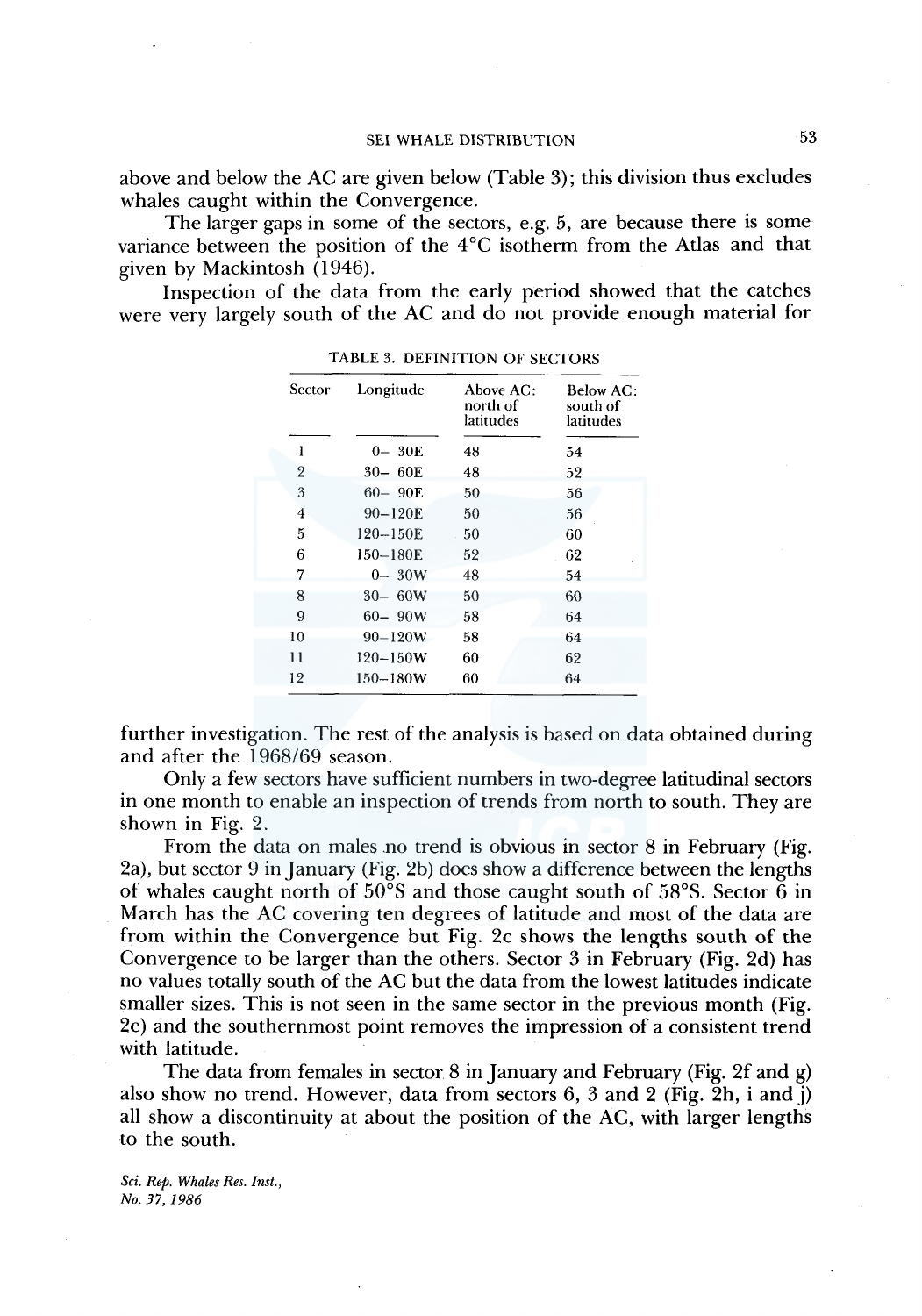

Fig. 2 Mean lengths in feet and  $\pm 2$  standard errors of lengths by latitude. 40° corresponds to a grouping of whales caught in 40-42°5. Males: a-e. Females: i-j.

(a) February,  $30-60^{\circ}$ W (b) January,  $60-90^{\circ}$ W (c) March,  $150-180$ °E (d) February,  $60-90$ °E (e) January,  $60-90^{\circ}E$  (f) February,  $30-60^{\circ}W$ (g) January,  $30-60°W$  (h) March,  $150-180°E$ 

(i) January,  $60-90^{\circ}E$  (i) February,  $30-60^{\circ}E$ .

It is possible to aggregate the data over latitudes north and south of the Convergence (as defined above), but retaining the segregation by month and sector. The mean lengths so obtained and the differences of the means are given in Table 4.

Data have only been used if six or more lengths were obtained both north and south of the AC and consequently many gaps are found in the table. In all cases (35) the mean value was greater south of the Convergence. In the light of this further tests are hardly required but for completeness Student's t-tests were done.

In all cases the variance of the lengths was greater in the north, a feature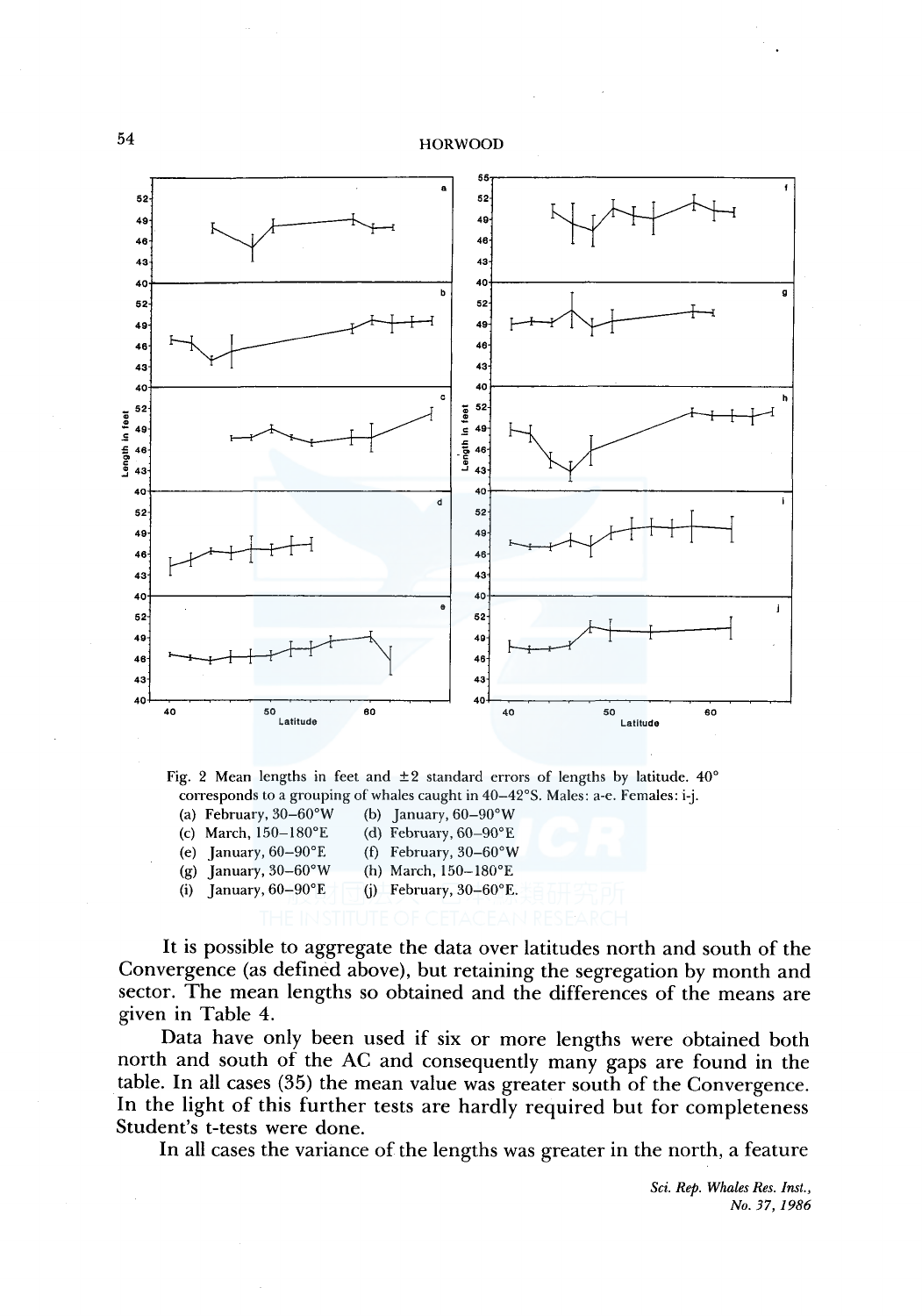## TABLE 4. MEAN LENGTH OF WHALES NORTH OF THE AC AND IN BRACKETS DIFFERENCES IN THE MEAN LENGTH IN FEET OF SEI WHALES CAUGHT SOUTH AND NORTH OF THE AC BY MONTH AND LONGITUDINAL SECTOR IN THE SEASONS OF 1968/69 AND AFTER. ALL VALUES ARE GREATER IN THE SOUTH. AN ASTERISK INDICATES THAT LESS THAN 6 WERE CAUGHT EITHER NORTH OR SOUTH OF THE CONVERGENCE

| Sector                  |              | Month       |             |
|-------------------------|--------------|-------------|-------------|
|                         | January      | February    | March       |
| (a) FEMALES             |              |             |             |
| 1                       | $\dot{\ast}$ | $\ast$      | $\ast$      |
| $\overline{2}$          | $\ast$       | 47.5 (2.94) | $\ast$      |
| 3                       | 47.3 (2.50)  | 46.7 (2.75) | 47.1 (2.80) |
| $\overline{\mathbf{4}}$ | 48.0 (2.67)  | 47.4 (2.08) | $\ast$      |
| 5                       | $\ast$       | $\ast$      | $\ast$      |
| 6                       | $\ast$       | $\ast$      | 47.0 (3.87) |
| 7                       | *            | $\ast$      | $\ast$      |
| 8                       | 49.2 (1.43)  | 49.1 (1.23) | $\star$     |
| 9                       | 49.5 (1.44)  | 50.0(0.87)  | $\ast$      |
| 10                      | $\ast$       | 47.7 (2.96) | $\ast$      |
| 11                      | 49.6 (0.91)  | 49.4 (1.53) | 48.6 (2.32) |
| 12                      | *            | 49.0 (1.64) | 47.2 (3.85) |
|                         |              |             |             |
| (b) MALES               |              |             |             |
| 1                       | *            | $\ast$      | $\ast$      |
| $\boldsymbol{2}$        | *            | 46.1 (2.23) | $\ast$      |
| 3                       | 46.3(1.71)   | 46.1(1.30)  | $\star$     |
| $\overline{\mathbf{4}}$ | 46.8 (1.36)  | 45.5 (1.88) | $\star$     |
| 5                       | 47.3 (0.68)  | $\ast$      | $\ast$      |
| 6                       | *            | *           | 45.6 (3.79) |
| 7                       | $\ast$       | *           | $\ast$      |
| 8                       | 47.2(0.55)   | 47.1 (0.84) | 44.5 (2.50) |
| 9                       | 47.7 (3.33)  | 47.4 (0.74) | $\ast$      |
| 10                      | *            | 46.5(1.01)  | $\star$     |
| 11                      | 47.9 (1.23)  | 47.8(0.50)  | 47.7 (0.99) |
| 12                      | $\ast$       | 47.1(0.95)  | 46.6 (2.24) |

seen in the data of Doi *et al.* (1967), and consequently tests involving unequal variances and unequal sample sizes have been used (Snedecor and Cochran, 1980). An example of the distribution of lengths from the 60°-90°E sector in January is given in Table 5. The t-values are given in Table 6. Very few values are not significant at a pair-wise significance level of  $P = 0.01$ . If the males and females are treated as two independent groups then a better test is to look at the experiment-wise significance rates and these are shown in Table 6. A large number are significant even on this basis.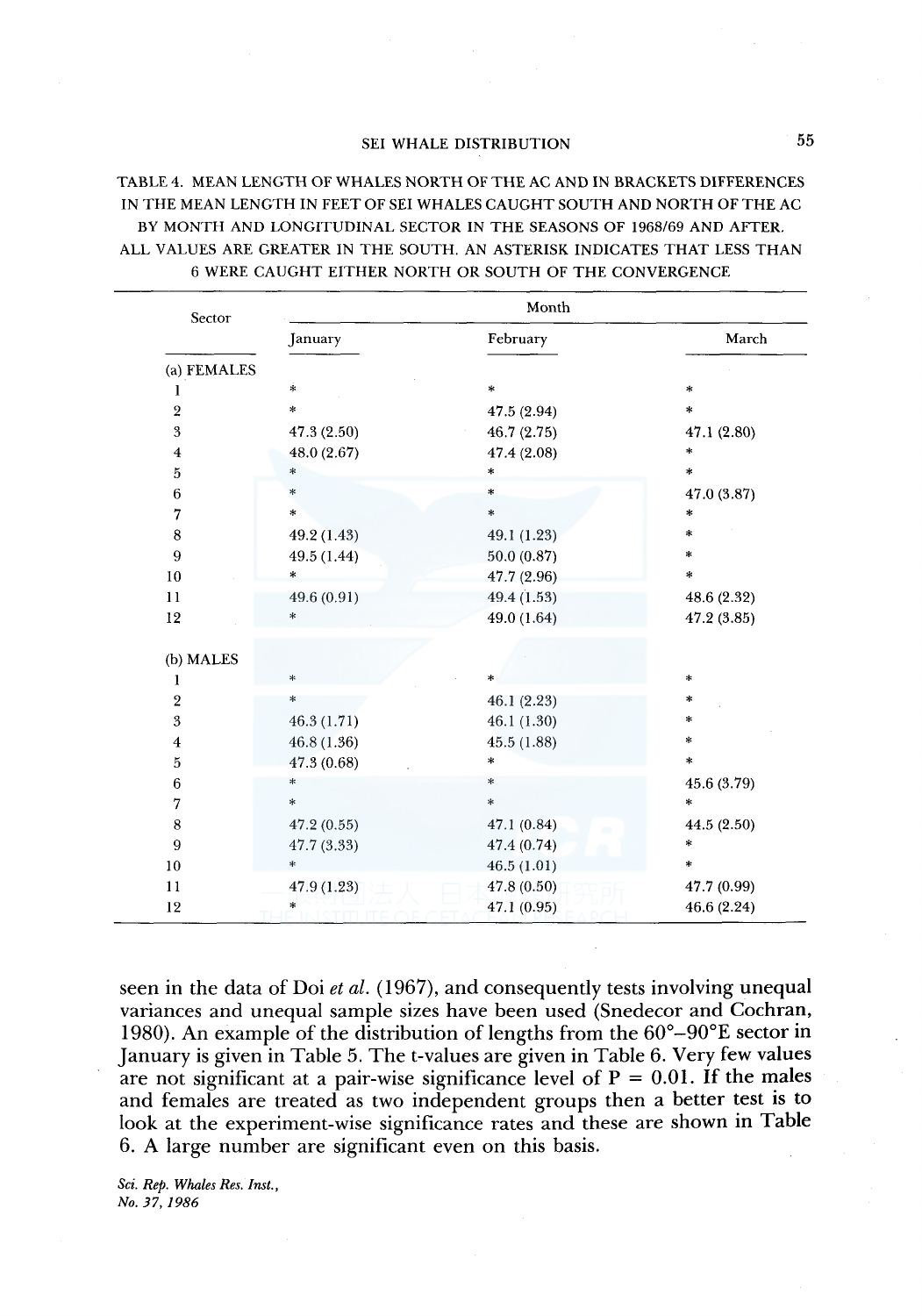|                                                                      |  |  |  |  |  | Length |                                                                |  |  |  |  |
|----------------------------------------------------------------------|--|--|--|--|--|--------|----------------------------------------------------------------|--|--|--|--|
|                                                                      |  |  |  |  |  |        | 38 39 40 41 42 43 44 45 46 47 48 49 50 51 52 53 54 55 56 57 58 |  |  |  |  |
| North of AC 1 1 29 41 47 43 65 52 80 85 84 85 91 84 76 25 12 6 1 0 1 |  |  |  |  |  |        |                                                                |  |  |  |  |
| South of AC 0 0 0 0 1 2 2 3 4 2 7 5 11 13 14 7 0 3 0 0 0             |  |  |  |  |  |        |                                                                |  |  |  |  |

TABLE 5. LENGTH FREQUENCY DISTRIBUTION OF FEMALES CAUGHT FROM THE 1968/69 SEASON AND AFTER IN JANUARY AND IN THE 60-90°E SECTOR

TABLE 6. STUDENT'S T-VALUES OF COMPARISON OF MEAN LENGTHS NORTH AND SOUTH OF THE AC. THE DEGREES OF FREEDOM BASED ON UNEQUAL VARIANCES ARE GIVEN IN BRACKETS. SIGNIFICANCE LAVELS OF  $P \le 0.02$  ASSESSED ON AN EXPERIMENT-WISE BASIS FOR MALES AND FEMALES SEPARATELY ARE GIVEN BY

| Sector                  | January                 | February                    | March                   |
|-------------------------|-------------------------|-----------------------------|-------------------------|
| (a) FEMALES             |                         |                             |                         |
| 1                       |                         |                             |                         |
| $\,2\,$                 |                         | $7.6(48)$ <sup>+</sup>      |                         |
| $\overline{\mathbf{3}}$ | $7.0(93)^+$             | 4.5 ( $42$ ) <sup>+</sup>   | 3.3(10)                 |
| 4                       | $6.7$ (23) <sup>+</sup> | 3.4(83)                     |                         |
| 5                       |                         |                             |                         |
| $\bf 6$                 |                         |                             | $10.7(247)^+$           |
| $\overline{7}$          |                         |                             |                         |
| $\bf 8$                 | $5.7(329)$ <sup>+</sup> | 2.2(65)                     |                         |
| $\boldsymbol{9}$        | 2.9(23)                 | 1.9(43)                     |                         |
| 10                      |                         | $3.9(21)$ <sup>+</sup>      |                         |
| 11                      | 1.7(49)                 | $5.5(262)^+$                | $4.9(119)$ <sup>+</sup> |
| 12                      |                         | $5.5(367)^+$                | $5.1(35)^+$             |
| (b) MALES               |                         |                             |                         |
| 1                       |                         |                             |                         |
| $\boldsymbol{2}$        |                         | $5.7(22)^+$                 |                         |
| $\sqrt{3}$              | $5.6(86)^+$             | 2.9(30)                     |                         |
| $\overline{\bf 4}$      | 3.0(16)                 | $3.7$ ( $79$ ) <sup>+</sup> |                         |
| 5                       | $1.3(-6)$               |                             |                         |
| $\,6\,$                 |                         |                             | $13.5\ (286)^+$         |
| 7                       |                         |                             |                         |
| $\bf8$                  | 2.5(152)                | 1.9(64)                     | 2.8(11)                 |
| $\boldsymbol{9}$        | 8.8 (22)                | 2.2(52)                     |                         |
| 10                      |                         | 4.1(48)                     |                         |
| $\mathbf{11}$           | $3.7(.34)$ <sup>+</sup> | 2.8 (292)                   | 2.6(48)                 |
| 12                      |                         | $4.5(254)$ <sup>+</sup>     | 3.4(27)                 |

 $+$  (EQUIVALENT TO P  $\leq$  0.001 FOR PAIR-WISE TESTS)

## DISCUSSION AND CONCLUSION

The lengths of sei whales in catches are affected by the location of the catches.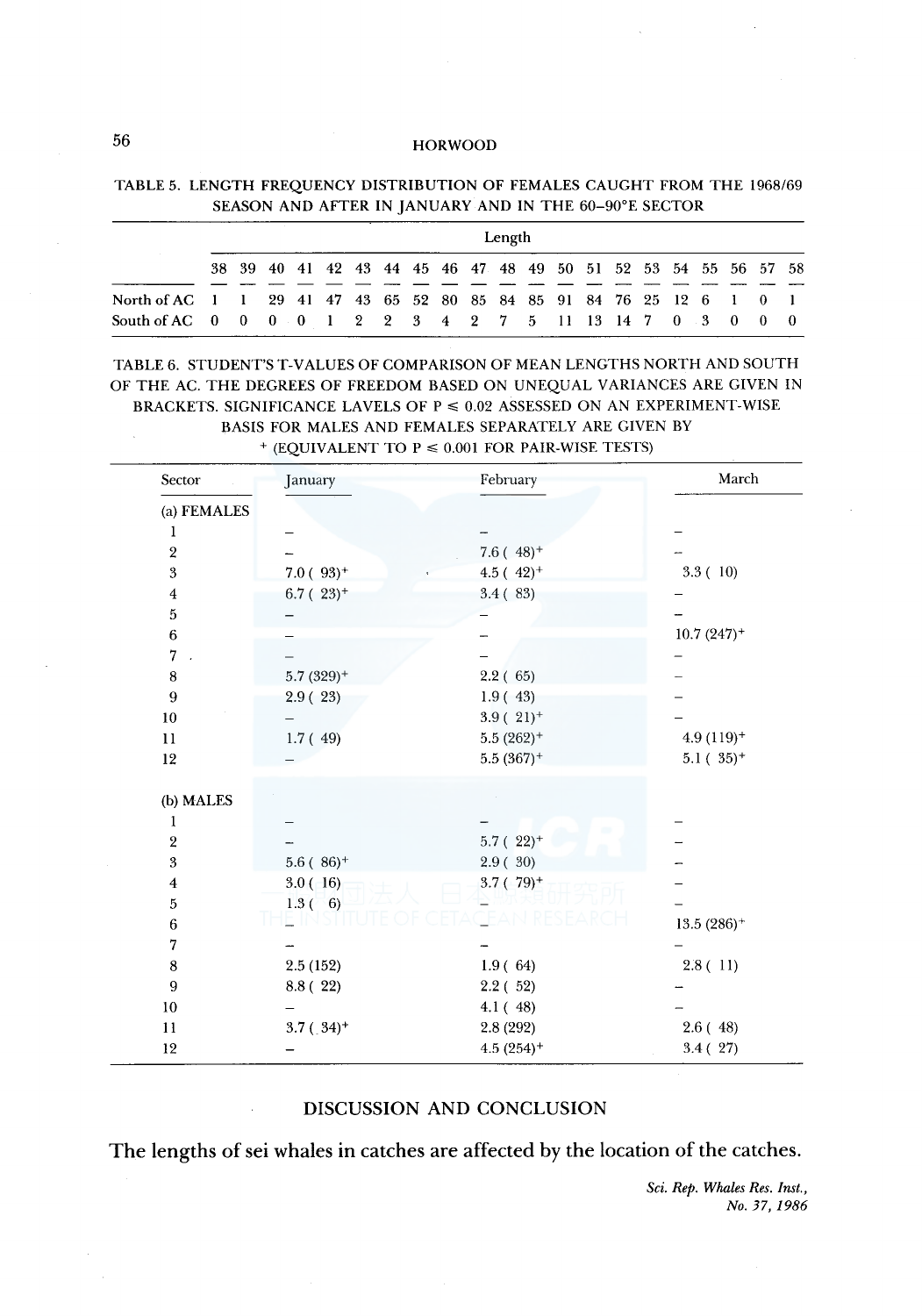For instance, this study has shown that there are differences north and south of the Antarctic Convergence and Gambell ( 1968) found that more immature whales were caught off South Africa than off South Georgia. This presents a problem in describing lengths in the population. However, large numbers of sei whales have been caught from many localities and the aggregation of the data from the Southern Hemisphere is likely to yield a better description of the length at age in the population than presentation of the data from single regions. Even so there has been selection for the larger of the young animals and that has forced the construction of 'ideal age-length keys' (Ohsumi and Masaki, 1978). The age length keys have given maximum mean lengths  $(L_{\infty})$ of 48 to 49 feet for males and about 51 feet for Southern Hemisphere sei whales.

The maximum length of each of the whale species is useful to know, at least for identification purposes. Zemski (1980) reported that the maximum sizes of sei whales were 19 m (62 feet) in the Southern Hemisphere and 18 m (59 feet) in the Northern Hemisphere. The BIWS pelagic catch data show 12 whales caught of 60 feet or over. The largest male was 61 feet and the largest female 64 feet. The International Whaling Statistics (IWS, 1967, 1968) show that off Kamchatka a 59 foot male and 62 foot female were caught. Thompson ( 1928) reported males of 62 and 64 feet in catches from Scottish whaling stations and mentioned that Haldane's notes recorded a male of 65 feet. Thompson  $(1928)$  observed, in his section on right whales  $(p.7)$ , that he suspected that at least some of the lengths of right whales were measured along the arc of the body. No such comment is made about sei whales but it is probable that he was referring to length measurements of all whales. Martin (1983) remarked that the Scottish length measurements were much bigger than any known reliably documented measurement from the North Atlantic. The 12 whales from the BIWS data were recorded over the period 1956-64 and although Clark ( 1983) has indicated that there might have been differences in measurement by different countries of up to 5 per cent, the techniques of standard measurement were established by this time and the lengths can be accepted. We can conclude that maximum lengths of sei whales are 61 feet for males and 64 feet for females with a possibility that larger ones have existed.

Harmer ( 1931) and Matthews (1938) showed that over the years 1913 to 1931 peak catches of sei whales at South Georgia occurred in March with reasonable numbers caught in February and April. Gambell (1968) reported peak catches at South Georgia from 1963 to 1965 to be in January and peak catch per effort in the same month. Catches were high from January to March. Gambell (1968) argued that although the wave of migrations of blue and then fin whales past South Georgia affected the desirability of sei whales to the industry the late influx of sei whales was real and this is supported by the low percentage of sei whales with diatom infestation at South Georgia from January to March. The pelagic data over the years 1931 to 1978 show peak catches in January and February with less in December and March and very few in other months. Japanese sightings data from 1965 also confirm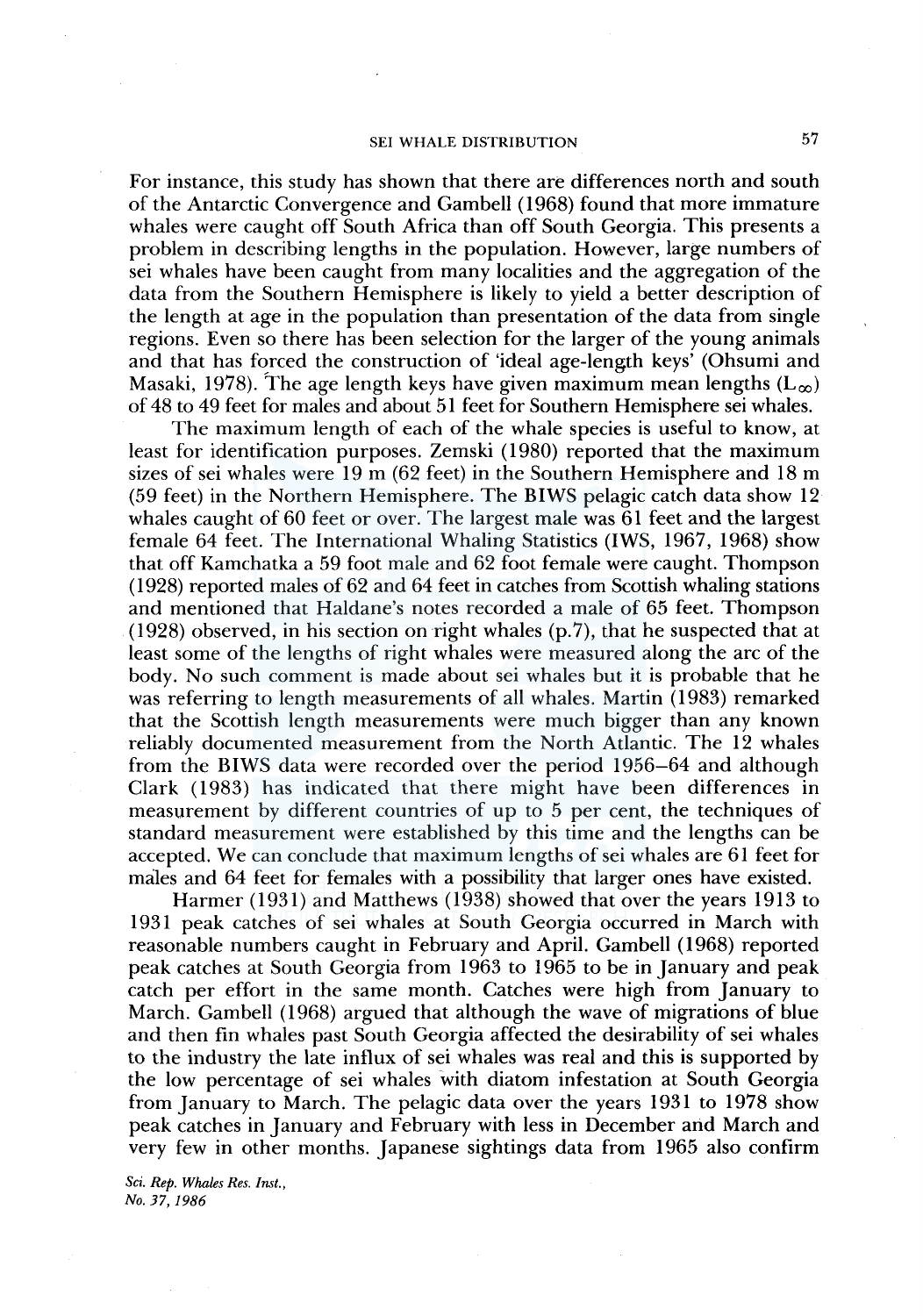that peak abundances occur about January in the latitudes  $40^{\circ} - 50^{\circ}$ S but with a year-to-year variation that shows the general abundance of sei whales to occur between December and March. At higher latitudes peak sightings occur later. The impression is of sei whales starting to arrive in large numbers in the waters south of 40°S about December and generally remaining until March with a few penetrating further south later in the season. The more southern penetration of sei whales as the season progresses has been noted by Kawamura (1974). Nemoto (1959) considered that relatively large catches of sei whales in 1957 and 1958 in the Antarctic were associated with higher water temperatures in those years and that higher surface water temperature later in the summer allows sei whales further south. The sensitivity of sei whales to cold water and cold weather is well documented (Ingebrightsen, 1929; Nemoto, 1959; Mitchell and Kozicki, 1974).

Laws (1977) suggested that the changes in peak abundance from the 1927-31 period to that in the late 1950s could be due to a relaxation of interspecific competition or some environmental change but Matthews (1938) pointed out that absence of catches in January may well be because of the much greater demand for fin whales. Subsequent catches described by Gambell ( 1968) and the large majority of the pelagic catches described here were taken earlier in the season but were taken after fin and blue whales had been substantially depleted. Consequently, we cannot tell if the timing of migration has altered. Further inspection of the catch data by ten-year blocks revealed that before 1950 pelagic catches peaked in March, over the period 1950 to 1960 they peaked in February and only later were the large catches taken in January. One factor suggesting that the change is not real is that the catches described by Harmer ( 1931) and Matthews ( 1938) and early pelagic catches were over only three months whereas we now see sei whales in substantial numbers over four months. A three-month feeding season is very short. However, temperatures in the Antarctic Peninsula during the late 1920s were the coldest of the century (Horwood, l 980b) and subsequent warming or relaxation of competition may have allowed sei whales to arrive earlier in the season, but even so the late pelagic catches peaking late in the season continued until 1960 and a change in selection by the industry is the likely explanation.

The results given in Table 2 show that for males there is no evidence that migration to or residence in the waters south of 40°S is related to length. For females, however, the average lengths are greater in January than in February or March. This would indicate that larger females arrive earlier. The early migration of older females is documented by Gambell ( 1968) and Lockyer ( 1977) but the sexual status of the whales is also important with immature and pregnant females preceding lactating females. Lockyer ( 1977) shows (her Figure 3) that there is a high incidence of pregnant and mature sei whales in mid-January. The larger whales found in January thus may be the older mature whales which are joined later by the smaller, younger whales. Reasons for this may be that the larger whales can tolerate the slightly colder temperatures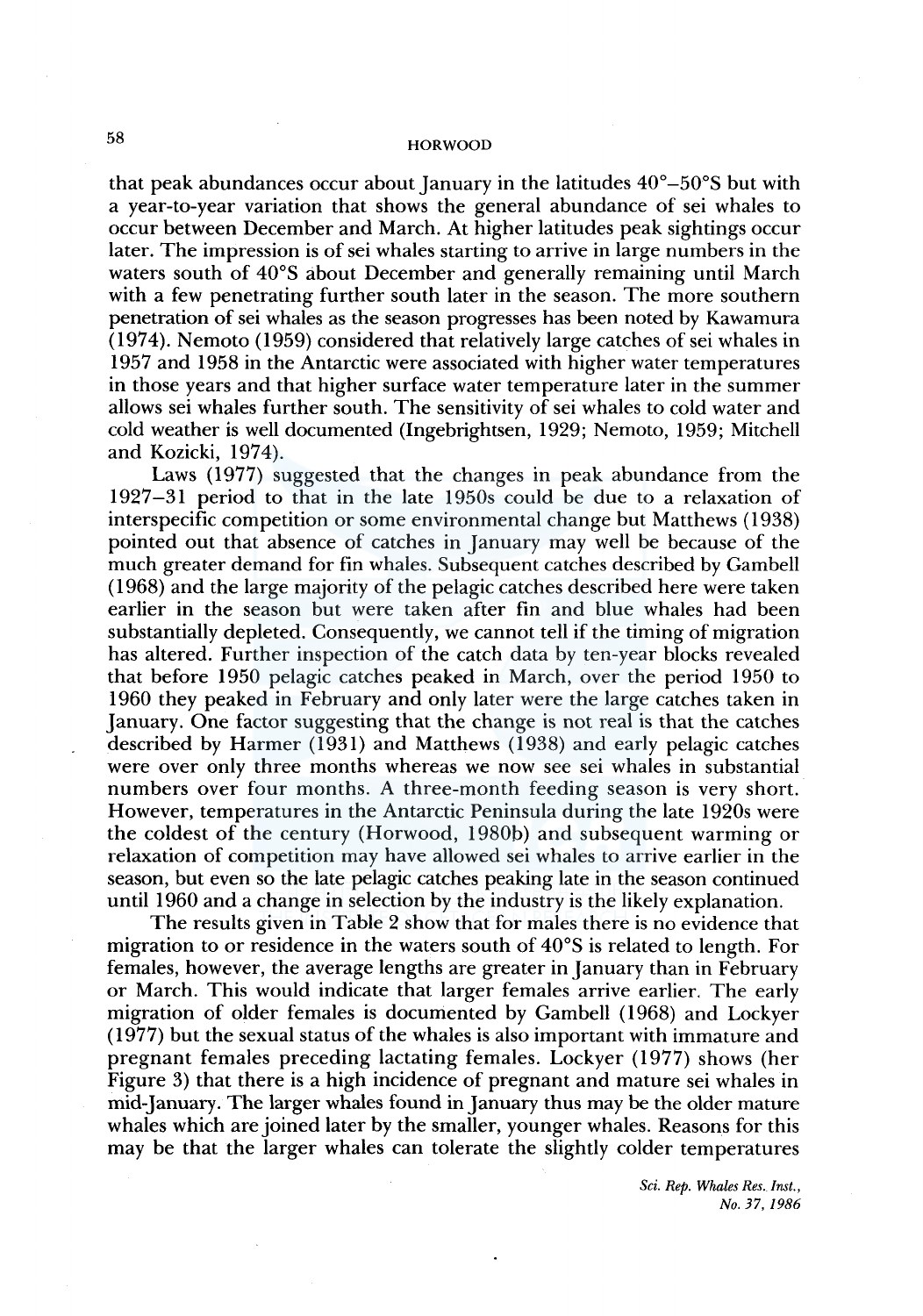found in January or that their sexual condition needs a longer feeding season.

The figures showing the distribution of lengths of whales with latitude do not generally show sharp discontinuities associated with the AC. In some localities the changes are more pronounced than others, such as  $30^{\circ}-90^{\circ}$ E, but usually only slight trends can be seen. In contrast, when the lengths are grouped north and south of the Convergence large differences in the mean lengths are found. In January to March in both sexes and in all longitudinal zones, where enough data existed, whales were longer south of the Convergence. In males the means difference ranged between 0.55 to 3.79 feet and in females from 0.87 to 3.85 feet. An example of the distribution of lengths is given in Table 5 and its character is similar to that observed by Doi *et al.* (1967). The difference is generated by the distribution of larger sizes being about the same both north and south of the Convergence but with many smaller whales to the north. This was reflected in the variance of the lengths being always greater in the north. The reason for the segregation is not known. As previously described, sei whale distribution is known to be sensitive to surface temperature. This may be a direct thermal effect in that they do not like cold water or an effect moderated through their food supply. In the Antarctic it is possible that only the larger whales can tolerate the colder waters to the south of the Convergence or that the distribution of the prey species, known to be different south of the Convergence (Kawamura, 1974), can only be harvested by the larger animals.

#### REFERENCES

ANON., 1979. Chairman's Report of Thirtieth Annual Meeting. *Rep. int. Whal. Commn,* 29: 21-37.

BANNISTER, J. L. and R. GAMBELL, 1965. The succession and abundance of fin, sei and other whales off Durban. *Norsk Hvalfangst-Tid.,* 54: 45-60.

BEST, P. B., 1967. Distribution and feeding habits of baleen whales off the Cape Province. *Investl Rep. Div. Sea Fish. S. Afr.,* 57: 1-44.

BROWN, S.G., 1977. Some results of sei whale marking in the Southern Hemisphere. *Rep. int. Whal. Commn*  (Special Issue 1) : 39-43.

BunYLENKO, G.A., 1977. Distribution and composition of sei whale schools in the Southern Hemisphere. *Rep. int. Whal. Commn* (Special Issue 1) : 121-123.

CLARK, W. G., l 983. Apparent inconsistencies among countries in measurements of fin whale lengths. *Rep. int. Whal. Commn,* 33: 431-434.

COLLETT, R., 1886. On the external characteristics of Rudolphi's rorqual *(Balaenoptera borealis). Proc. Zoo!. Soc. (Lond.)* : 243-265.

DOI, T., S. OHSUMI and T. NEMOTO, 1967. Population assessment of sei whales in the Antarctic. *Norsk Hvalfuangst-Tid.,* 56: 26-29.

GAMBELL, R., 1968. Seasonal cycles and reproduction in sei whales of the Southern Hemisphere. *Discovery Rep.,* 35: 31-134.

GORDON, A. L. and E.J. MOLINELLI, 1982. *Southern Ocean Atlas. Thermohaline and chemical distributions and the atlas data set.* Columbia University Press, New York. 11 pp. + 233 plates.

HARMER, S.F., 1931. Southern whaling. *Proc. Linn. Soc. Lond., Session* 142, 1929-30: 85-163.

HJORT, J. and J.T. RUDD, 1929. Whaling and fishing in the North Atlantic. Rapp. P.-v. Réun. Cons. int. *Explor. Mer,* 56(1): 1-123.